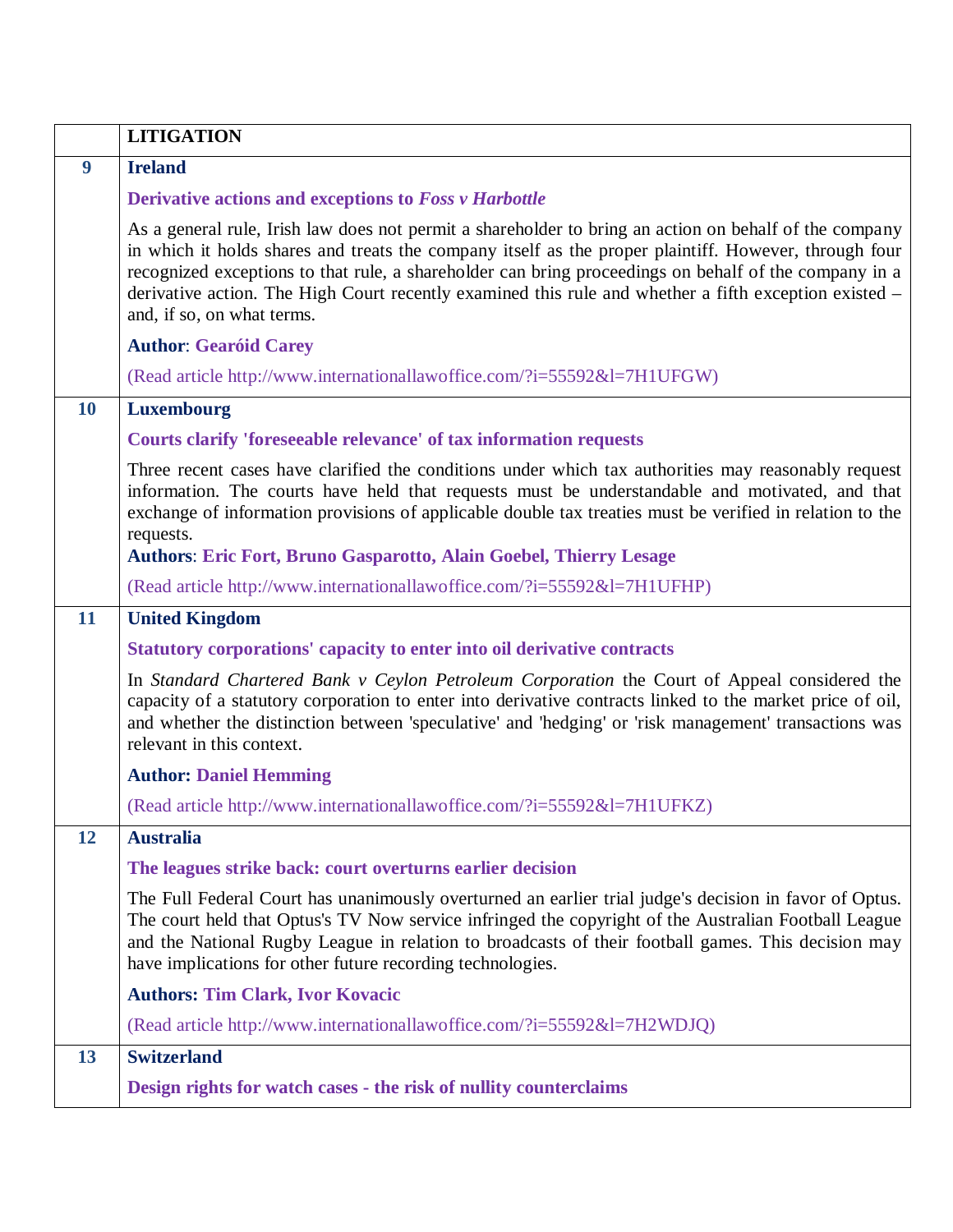|           | Design infringement proceedings always carry the risk of losing the rights in a design because of a<br>successful nullity counterclaim by the counterparty. A recent decision shows that also prior design<br>applications by third parties, which had not been made available to the public when the party's own<br>design was filed for application, must be considered in this regard.                                                           |
|-----------|-----------------------------------------------------------------------------------------------------------------------------------------------------------------------------------------------------------------------------------------------------------------------------------------------------------------------------------------------------------------------------------------------------------------------------------------------------|
|           | <b>Author: Saskia Eschmann</b>                                                                                                                                                                                                                                                                                                                                                                                                                      |
|           | (Read article http://www.internationallawoffice.com/?i=55592&l=7H2WDKL)                                                                                                                                                                                                                                                                                                                                                                             |
| 14        | <b>Ukraine</b>                                                                                                                                                                                                                                                                                                                                                                                                                                      |
|           | <b>Commercial law lessons from the higher courts</b>                                                                                                                                                                                                                                                                                                                                                                                                |
|           | The Ukrainian legal system does not generally recognize judicial practice as a source of law; however,<br>certain statements of legal position from the Supreme Court are binding on lower courts in similar<br>cases. Some of these statements, as well as higher court advisory letters, raise practical issues for<br>companies doing business in Ukraine.                                                                                       |
|           | Authors: Anna Kozhemiachenko, Andriy Pozhidayev, Anna Tkachova                                                                                                                                                                                                                                                                                                                                                                                      |
|           | (Read article http://www.internationallawoffice.com/?i=55592&l=7H2WDKS)                                                                                                                                                                                                                                                                                                                                                                             |
| 15        | <b>Australia</b>                                                                                                                                                                                                                                                                                                                                                                                                                                    |
|           | Appellate court finds no protectionism in gambling's free trade                                                                                                                                                                                                                                                                                                                                                                                     |
|           | The betting industry has boomed in recent years. Furthermore, due to the advent of mobile and internet<br>technology, betting in Australia is now vastly more accessible than ever before, allowing betting<br>agencies located in other states or territories to operate across the country. A licensed corporate sports<br>bookmaker recently attempted to challenge regulations on the grounds of alleged protectionism in state<br>laws.        |
|           | <b>Author: Daniel Coloe</b>                                                                                                                                                                                                                                                                                                                                                                                                                         |
|           | (Read article http://www.internationallawoffice.com/?i=55592&l=7H3XU1C)                                                                                                                                                                                                                                                                                                                                                                             |
| <b>16</b> | <b>Ireland</b>                                                                                                                                                                                                                                                                                                                                                                                                                                      |
|           | <b>Costs principles reaffirmed</b>                                                                                                                                                                                                                                                                                                                                                                                                                  |
|           | The High Court has recently considered again the question of costs orders to be made in complex<br>litigation. It identified that the overriding principle is that costs follow the event, but that difficulties<br>can arise in determining what the 'event' is for the purpose of an award of costs. The decision<br>represents a useful restatement of the principles applicable to costs in complex litigation.<br><b>Author: Gearóid Carey</b> |
|           | (Read article http://www.internationallawoffice.com/?i=55592&l=7H3XU1Z)                                                                                                                                                                                                                                                                                                                                                                             |
| 17        | <b>United Kingdom</b>                                                                                                                                                                                                                                                                                                                                                                                                                               |
|           | <b>Supreme Court considers 'commercial purposes' exception to state immunity</b>                                                                                                                                                                                                                                                                                                                                                                    |
|           | A Supreme Court decision concerning the scope of a government's immunity from execution of a<br>judgment under the State Immunity Act 1978 has confirmed that, when determining whether to apply<br>the 'commercial purposes' exception to state immunity, the origin of the property against which<br>execution is sought is irrelevant, even if it is commercial.                                                                                 |
|           | <b>Author: Rebecca Birkby</b>                                                                                                                                                                                                                                                                                                                                                                                                                       |